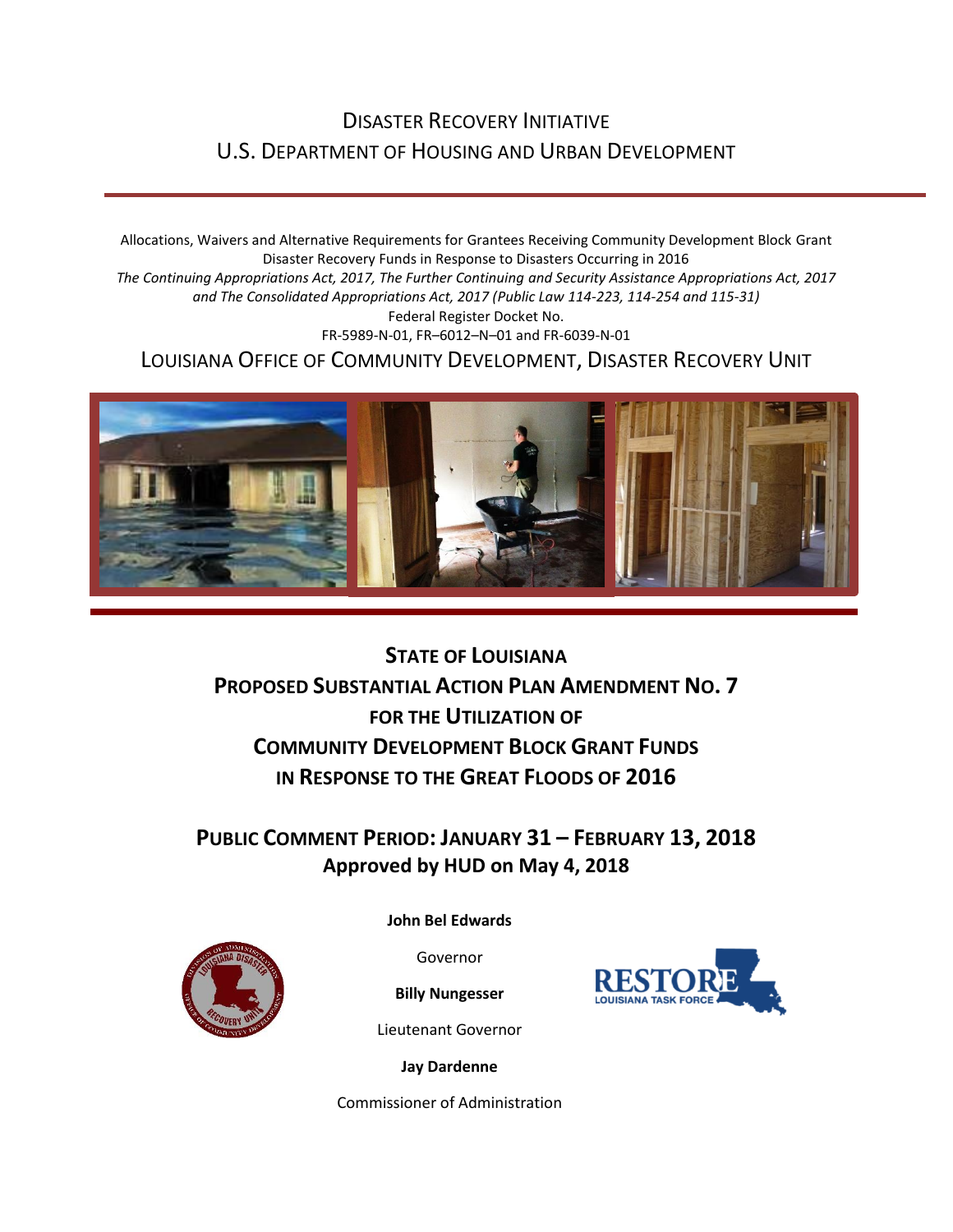# 1. Summary of Changes

This Action Plan Amendment No. 7 modifies the allocations to the rental programs necessary for recovering from the Great Floods of 2016. The state has experienced lower than anticipated demand to the Multifamily Rental Gap Program and a higher than anticipated demand in the Neighborhood Landlord Rental Program. Furthermore, the state has assessed the current unmet affordable housing needs and will launch the Piggyback Program in the fourth quarter of 2017 or first quarter of 2018. This APA also amends the maximum award cap for the Piggyback Program in order to accommodate multiple affordable housing models.

| <b>State of Louisiana Total CDBG-DR Allocations</b>                       |                            |                                |                       |  |  |  |
|---------------------------------------------------------------------------|----------------------------|--------------------------------|-----------------------|--|--|--|
|                                                                           | <b>Previous Allocation</b> | Change                         | Revised<br>Allocation |  |  |  |
| <b>Total Allocation</b>                                                   | \$1,708,407,000            | \$<br>$\overline{\phantom{0}}$ | \$1,708,407,000       |  |  |  |
| <b>Restore Louisiana Housing Programs</b>                                 | \$1,465,327,321            | \$                             | \$1,465,327,321       |  |  |  |
| Homeowner Program                                                         | \$1,331,163,919            | \$                             | \$1,331,163,919       |  |  |  |
| Multifamily Rental Gap Program                                            | \$45,000,000               | \$(22, 484, 482)               | \$22,515,518          |  |  |  |
| Neighborhood Landlord Rental Program                                      | \$49,163,402               | \$4,784,482                    | \$53,947,884          |  |  |  |
| Piggyback Program                                                         | \$19,000,000               | \$17,700,000                   | \$36,700,000          |  |  |  |
| Rapid Rehousing Program                                                   | \$16,000,000               | \$                             | \$16,000,000          |  |  |  |
| Permanent Supportive Housing Program                                      | \$5,000,000                | \$                             | \$5,000,000           |  |  |  |
| Restore Louisiana Economic Recovery and<br><b>Revitalization Programs</b> | \$62,000,000               | \$                             | \$62,000,000          |  |  |  |
| Infrastructure Program (FEMA Match)                                       | \$105,000,000              | \$                             | \$105,000,000         |  |  |  |
| <b>Watershed Modeling and Planning</b>                                    | \$9,800,799                | \$                             | \$9,800,799           |  |  |  |
| Administration and Other Planning Expenses                                | \$66,278,880               | \$                             | \$66,278,880          |  |  |  |

This Action Plan Amendment is considered substantial, as it substantially amends program budgets.

## 2. Proposed Use of Funds

*Multifamily Rental Gap Program*

| <b>Eligible Activity</b>        | Rehabilitation, Ioan financing (HCDA Sec. 105 (a)(4); 105(a)(9);<br>$105(a)(14-15)$ |  |  |  |  |
|---------------------------------|-------------------------------------------------------------------------------------|--|--|--|--|
| <b>National Objective</b>       | Benefit to low to moderate income persons                                           |  |  |  |  |
| <b>Previous Program Budget</b>  | \$45,000,000                                                                        |  |  |  |  |
| <b>Budget Change (Negative)</b> | (522, 484, 482)                                                                     |  |  |  |  |
| <b>Revised Program Budget</b>   | \$22,515,518                                                                        |  |  |  |  |

**Budget change summary:** The state, through the Louisiana Housing Corporation has conducted extensive outreach to encourage program participation from existing affordable housing developers, public housing authorities and market rate housing developers with properties that experienced flooding during the